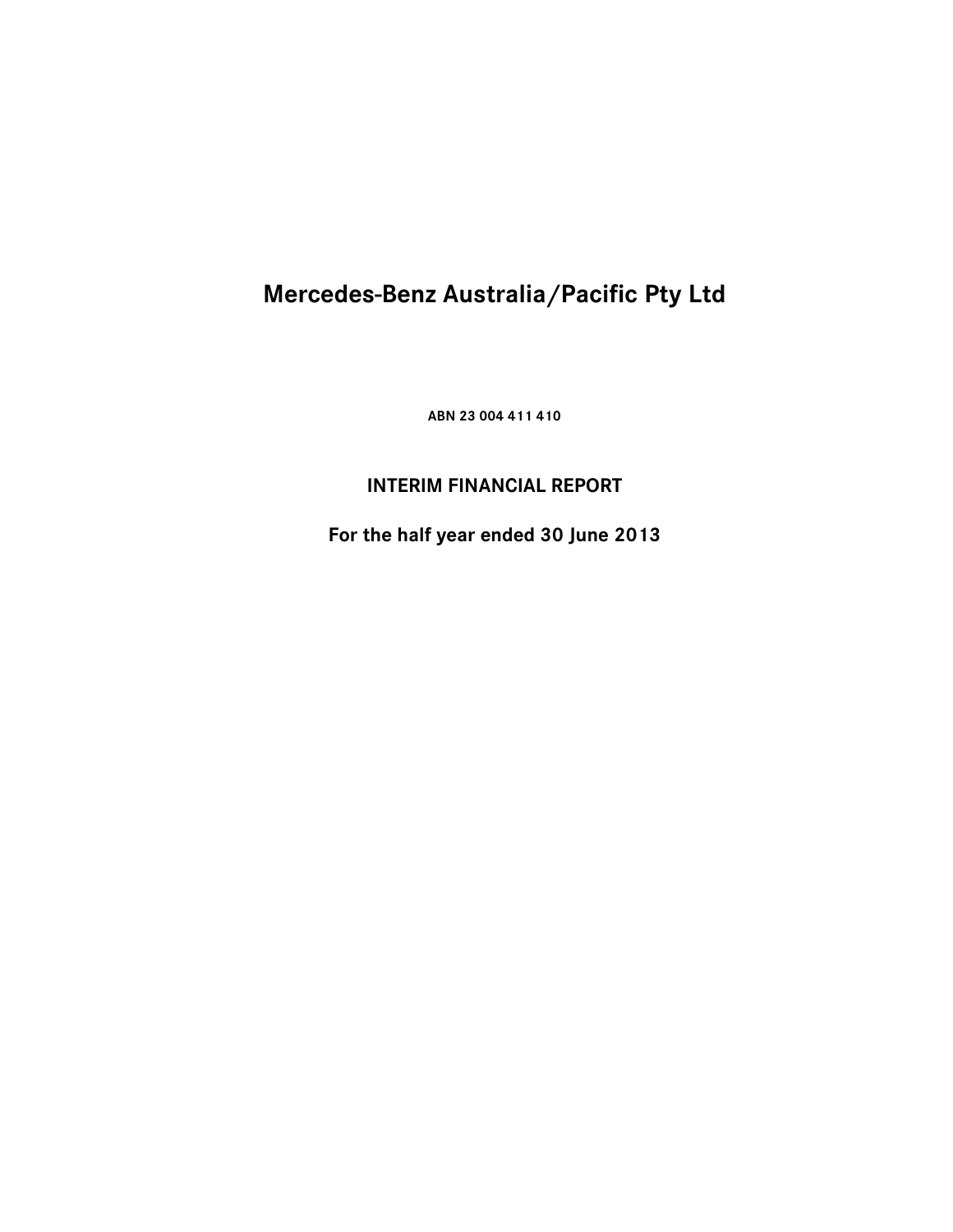### **Interim financial report for the half year ended 30 June 2013**

| Page | Item                                                   |
|------|--------------------------------------------------------|
| 2    | Interim Management Report                              |
| 3    | <b>Responsibility Statement</b>                        |
| 4    | Unaudited Condensed Statement of Financial Position    |
| 5    | Unaudited Condensed Statement of Financial Performance |
| 6    | Notes to the Financial Statements                      |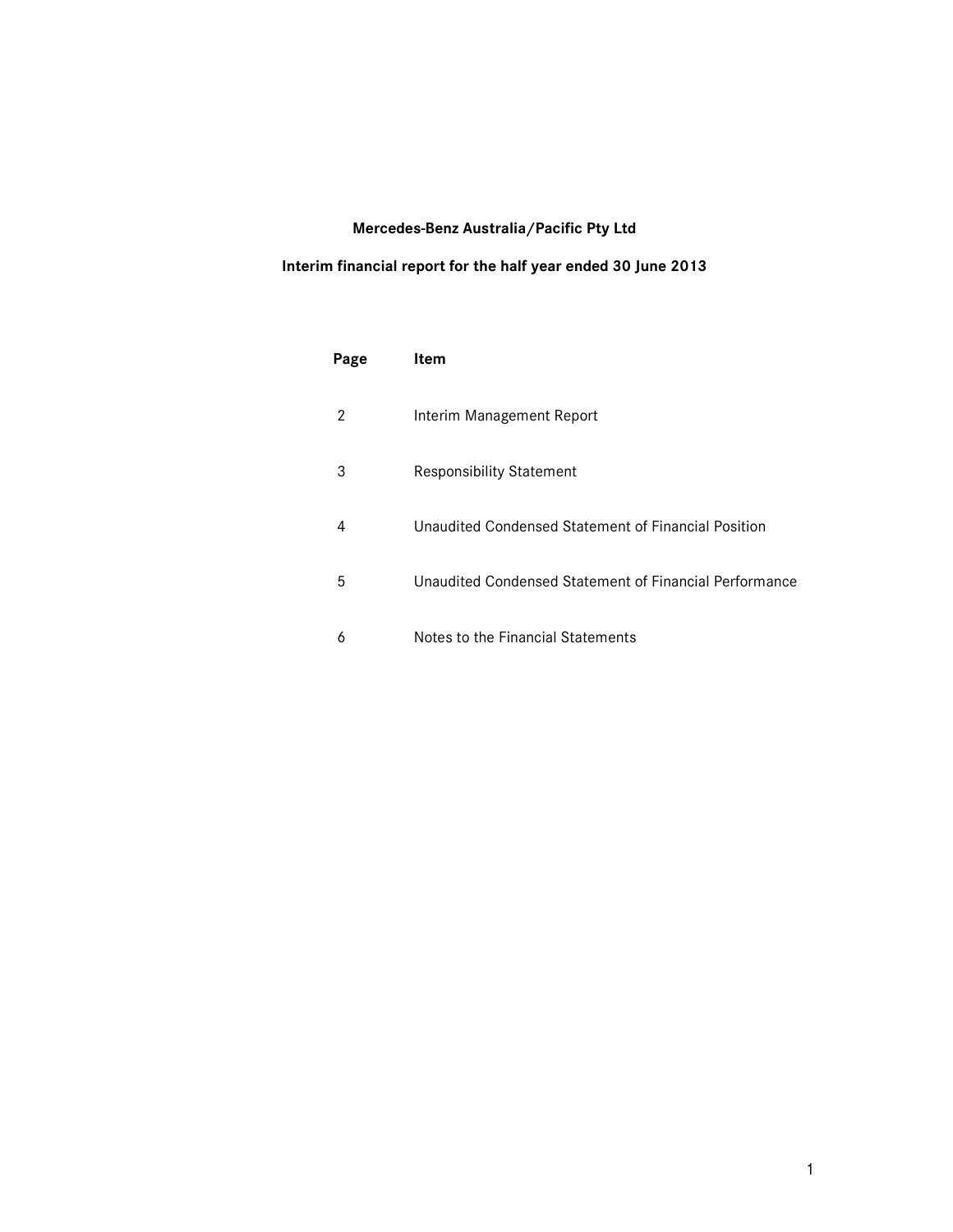### **INTERIM MANAGEMENT REPORT For the half year ended 30 June 2013**

This interim management report is presented together with the interim financial report of Mercedes-Benz Australia/Pacific Pty Ltd ("the Company") for the half year ended 30 June 2013.

### **Principal activities**

The principal activities of the Company during the half year ended 30 June 2013 were the importation, marketing and distribution of passenger and commercial motor vehicles and their component parts.

The Company is also involved in financing activities for its working capital management and on behalf of itself and some other related parties of the local Daimler group.

There were no significant changes in the nature of the Company's activities during the year.

### **Operating and financial review**

The Company made a profit, after income tax, from continuing operations for the half year ended 30 June 2013 of \$28.036 million (2012: \$26.945 million).

### **Significant changes in the state of affairs**

There were no significant changes in the state of affairs of the Company that occurred during the half year under review.

### **Likely developments**

#### *Operations*

The Company will continue to pursue its policy of increasing its key market share as well as maintaining its contribution to the Daimler global organisation.

The Company's financing activities for other related parties of the local Daimler group are expected to continue depending on the requirements of these related parties.

### **Risk Report**

Many factors could directly or indirectly affect the Company's business, financial position, financial performance and cash flows. These factors include, but are not limited to, changes in economic and market conditions, credit risk and currency risk. Further information regarding the Company's risk management strategies are described in the Company's 2012 Annual Financial Report.

### **Rounding off**

The Company is of a kind referred to in ASIC Class Order 98/100 dated 10 July 1998 (updated by CO 05/641 effective 28 July 2005) and in accordance with that Class Order, amounts in the financial report and interim management report have been rounded off to the nearest thousand dollars, unless otherwise stated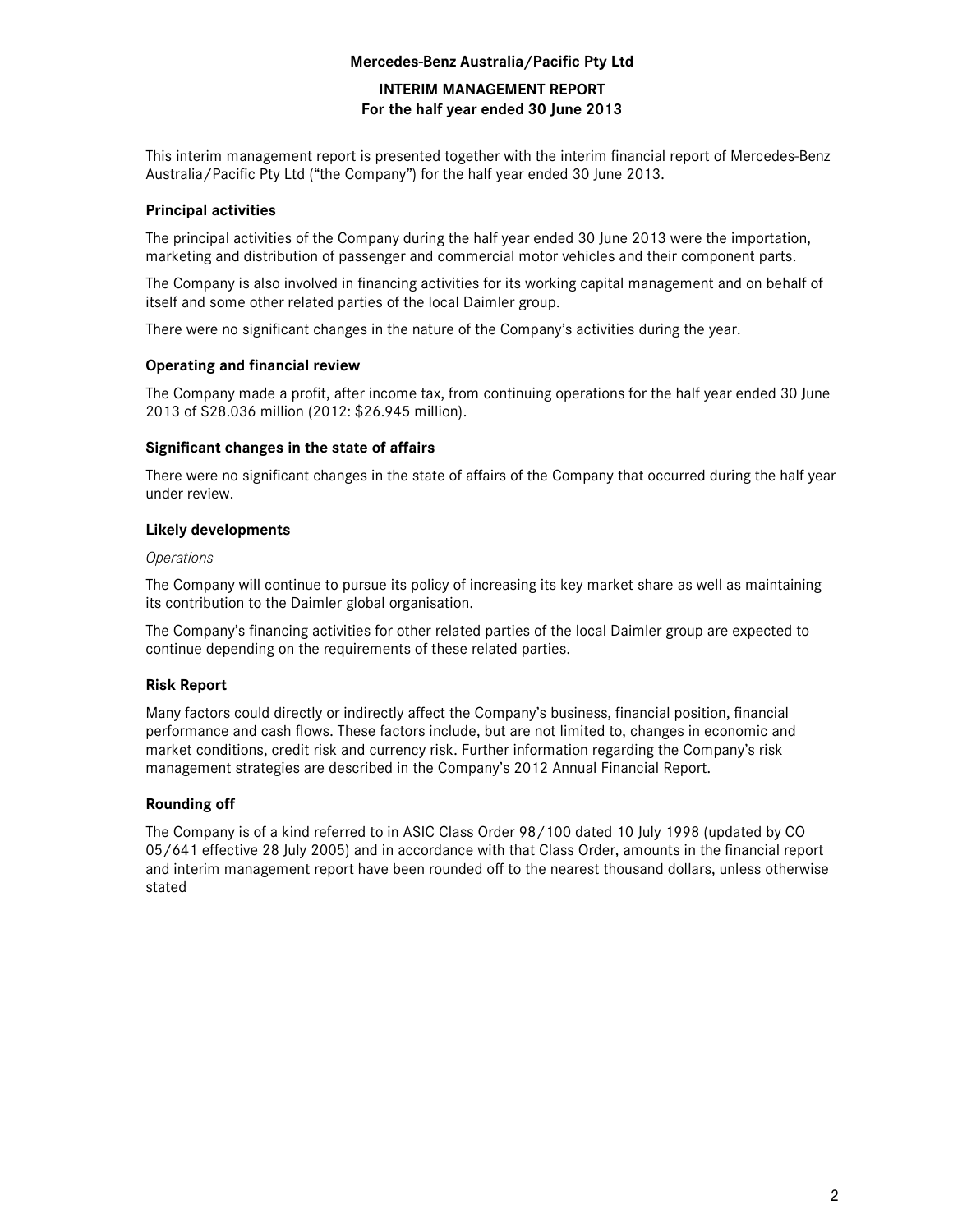### **RESPONSIBILITY STATEMENT**

To the best of my knowledge, and in accordance with the applicable reporting principles, the condensed interim financial statements of Mercedes-Benz Australia/Pacific Pty Ltd ("the Company") provide a true and fair view of the Company's financial position as at 30 June 2013 and of its financial performance for the half year ended on that date. The Company's interim management report provides a fair review of the development and performance of the business and the position of the company for the half year ended 30 June 2013, together with a description of the principal opportunities and risks associated with the expected development of the Company.

M luergen CEO and Director Melbourne, 26 August 2013

riched

Mr Ruediger Schrage CFO and Director Melbourne, 26 August 2013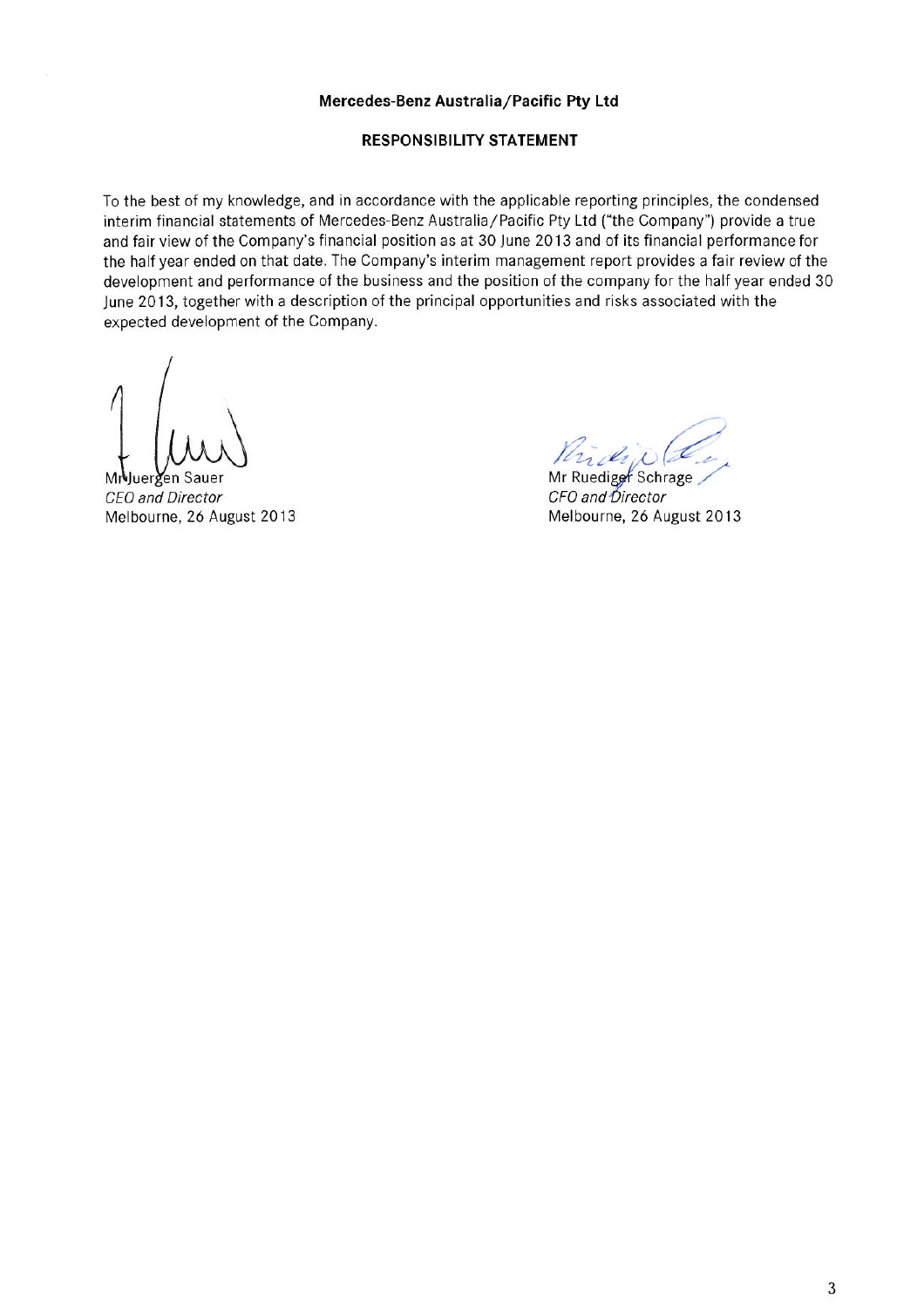### **UNAUDITED CONDENSED STATEMENT OF FINANCIAL POSITION**

|                                      | 30 June             | 31 Dec            |
|--------------------------------------|---------------------|-------------------|
|                                      | 2013                | 2012              |
|                                      | \$'000              | \$'000            |
| <b>Current assets</b>                |                     |                   |
| Cash and cash equivalents            | 77,819              | 34,697            |
| Trade and other receivables          | 1,974,401           | 1,783,143         |
| Inventories                          | 771,686             | 727,375           |
| Assets held for sale                 |                     | 2,930             |
| Derivative financial instruments     | 7,900               | 282               |
| <b>Total current assets</b>          | 2,831,806           | 2,548,427         |
| Non-current assets                   |                     |                   |
| Trade and other receivables          | 1,087,708           | 1,204,634         |
| Deferred tax assets                  | 44,688              | 50,665            |
| Property, plant and equipment        | 162,494             | 163,874           |
| Derivative financial instruments     |                     | 410               |
| <b>Total non-current assets</b>      | 1,294,889           | 1,419,583         |
|                                      |                     |                   |
| <b>Total assets</b>                  | 4,126,695           | 3,968,010         |
|                                      |                     |                   |
| <b>Current liabilities</b>           |                     |                   |
| Trade and other payables             | 622,579             | 431,686           |
| Loans and borrowings                 | 1,514,603           | 1,577,022         |
| Derivative financial instruments     | 42,171              | 53,057            |
| Employee benefits<br>Provisions      | 18,174              | 16,043            |
| Deferred income                      | 113,495             | 118,807<br>20,745 |
| <b>Total current liabilities</b>     | 32,667<br>2,343,690 | 2,217,360         |
|                                      |                     |                   |
| <b>Non-current liabilities</b>       |                     |                   |
| Loans and borrowings                 | 1,190,000           | 1,185,164         |
| Derivative financial instruments     |                     | 6,980             |
| Employee benefits                    | 1,964               | 2,124             |
| Provisions                           | 70,827              | 66,031            |
| Deferred income                      | 13,586              | 11,758            |
| <b>Total non-current liabilities</b> | 1,276,377           | 1,272,057         |
| <b>Total liabilities</b>             | 3,620,067           | 3,489,417         |
| <b>Net assets</b>                    | 506,629             | 478,593           |
| <b>Total equity</b>                  | 506,629             | 478,593           |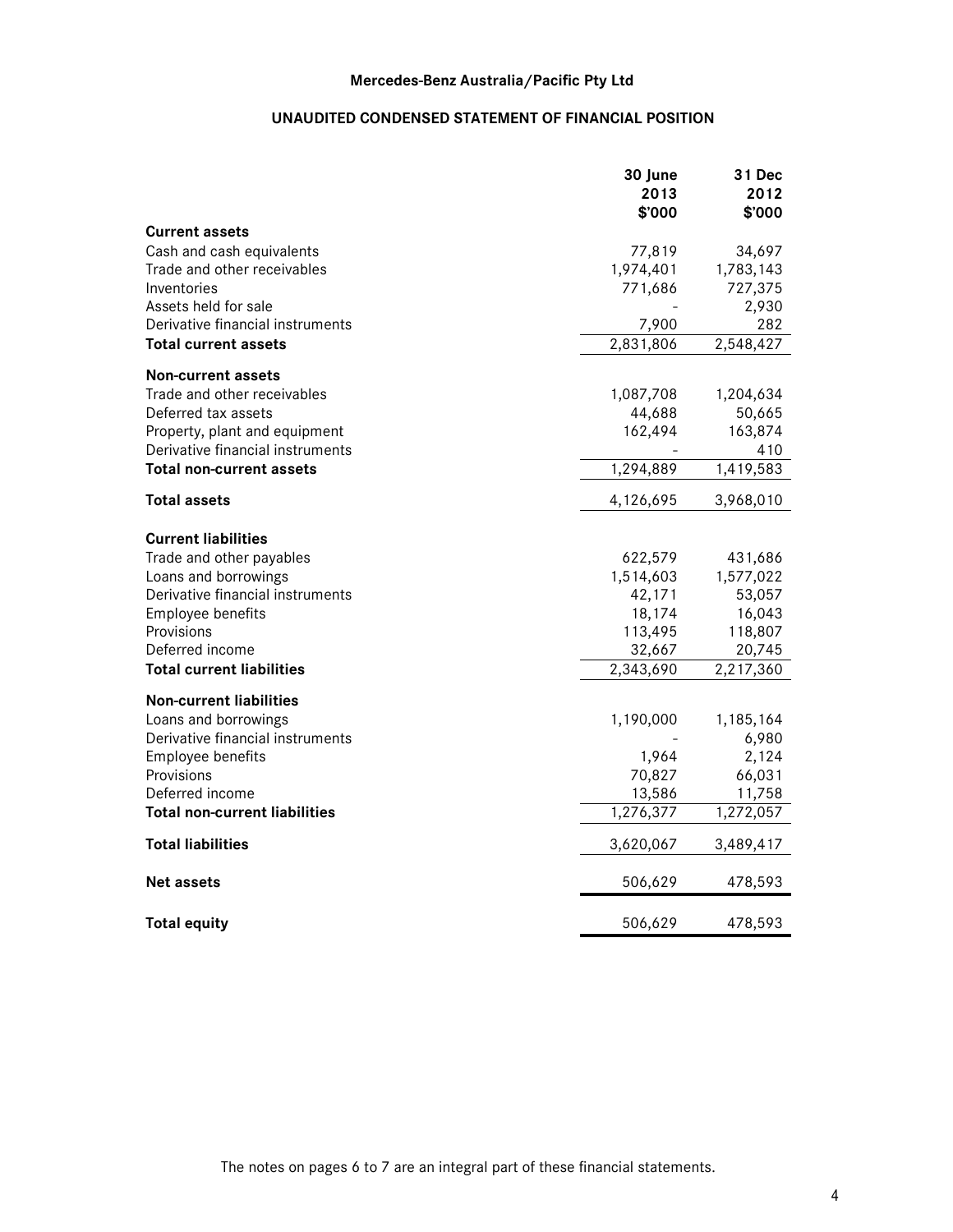### **UNAUDITED CONDENSED STATEMENT OF FINANCIAL PERFORMANCE FOR THE SIX MONTHS ENDED 30 JUNE**

|                                          | 2013<br>\$'000 | 2012<br>\$'000 |
|------------------------------------------|----------------|----------------|
| Revenue                                  | 1,347,634      | 1,209,530      |
| Cost of sales                            | (1, 198, 632)  | (1,070,145)    |
| Gross profit                             | 149,003        | 139,385        |
| Other income                             | 8,759          | 6,155          |
| Employee expenses                        | (44,959)       | (47, 563)      |
| Depreciation expenses                    | (2,735)        | (2, 417)       |
| Other expenses                           | (43, 594)      | (46,536)       |
| <b>Results from operating activities</b> | 66,474         | 49,024         |
| Net finance costs                        | (1,938)        | (7, 578)       |
| Profit before income tax                 | 64,536         | 41,446         |
| Income tax expense                       | (36, 500)      | (14,501)       |
| Profit for the period                    | 28,036         | 26,945         |

The notes on pages 6 to 7 are an integral part of these financial statements.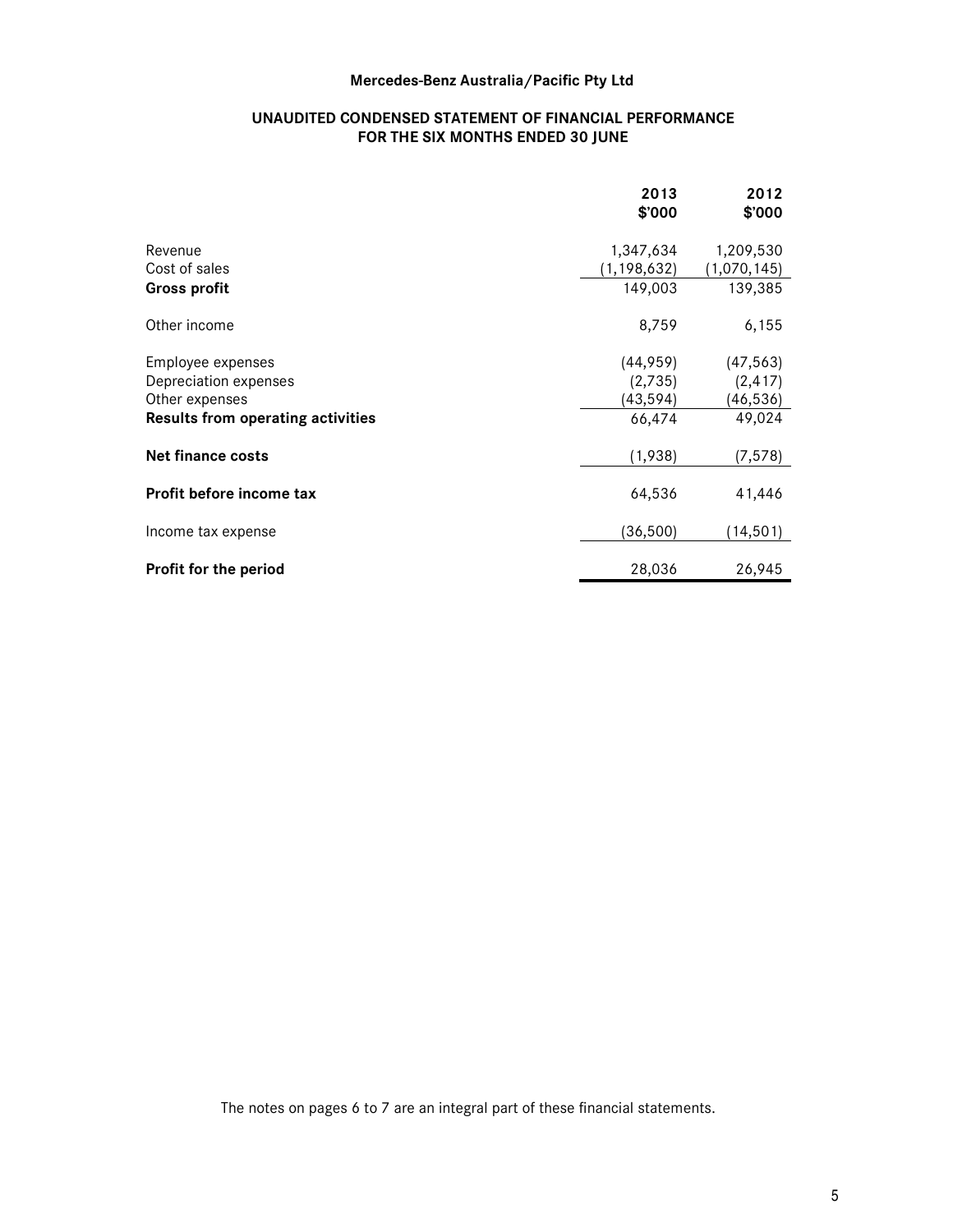**NOTES TO THE FINANCIAL STATEMENTS FOR THE SIX MONTHS ENDED 30 JUNE 2013** 

### **1. REPORTING ENTITY**

Mercedes-Benz Australia/Pacific Pty Ltd ("the Company") is a company domiciled in Australia. The address of the Company's registered office is Lexia Place, Mulgrave, Victoria 3170.

The Company is primarily involved in the importation, marketing and distribution of passenger and commercial motor vehicles and their component parts.

### **2. BASIS OF PREPARATION**

### **(a) Statement of compliance**

The condensed interim financial report has been prepared in order to meet certain requirements set out in Article 4 of the law of 11 January 2008 on transparency requirements in relation to information about issuers whose securities are admitted to trading on a regulated market (the "Transparency Law") and the Luxembourg Grand-Ducal decree dated 11 January 2008 on transparency requirements for issuers of securities (the "Transparency Regulation').

The financial statements were authorised for issue by the Board of Management on 26 August 2013.

### **(b) Basis of measurement**

The financial statements have been prepared on the historical cost basis except for the following material items in the statement of financial position:

- derivative financial instruments are measured at fair value
- liabilities for cash-settled share-based payment arrangements are measured at fair value
- the defined benefit asset is measured as the net total of the plan assets, plus unrecognised past service cost and unrecognised actuarial losses, less unrecognised actuarial gains and the present value of the defined benefit obligation.

The financial statements have been prepared on a going concern basis.

### **(c) Functional and presentation currency**

The financial statements are presented in Australian dollars which is the Company's functional currency.

The Company is of a kind referred to in ASIC Class Order 98/100 dated 10 July 1998 (updated by CO 05/641 effective 28 July 2005) and in accordance with that Class Order, all financial information presented in Australian dollars has been rounded to the nearest thousand, unless otherwise stated.

### **3. STATEMENT OF SIGNIFICANT ACCOUNTING POLICIES**

The accounting policies applied by the Company in these condensed interim financial statements are the same as those applied by the Company in its financial statements as at and for the year ended 31 December 2012.